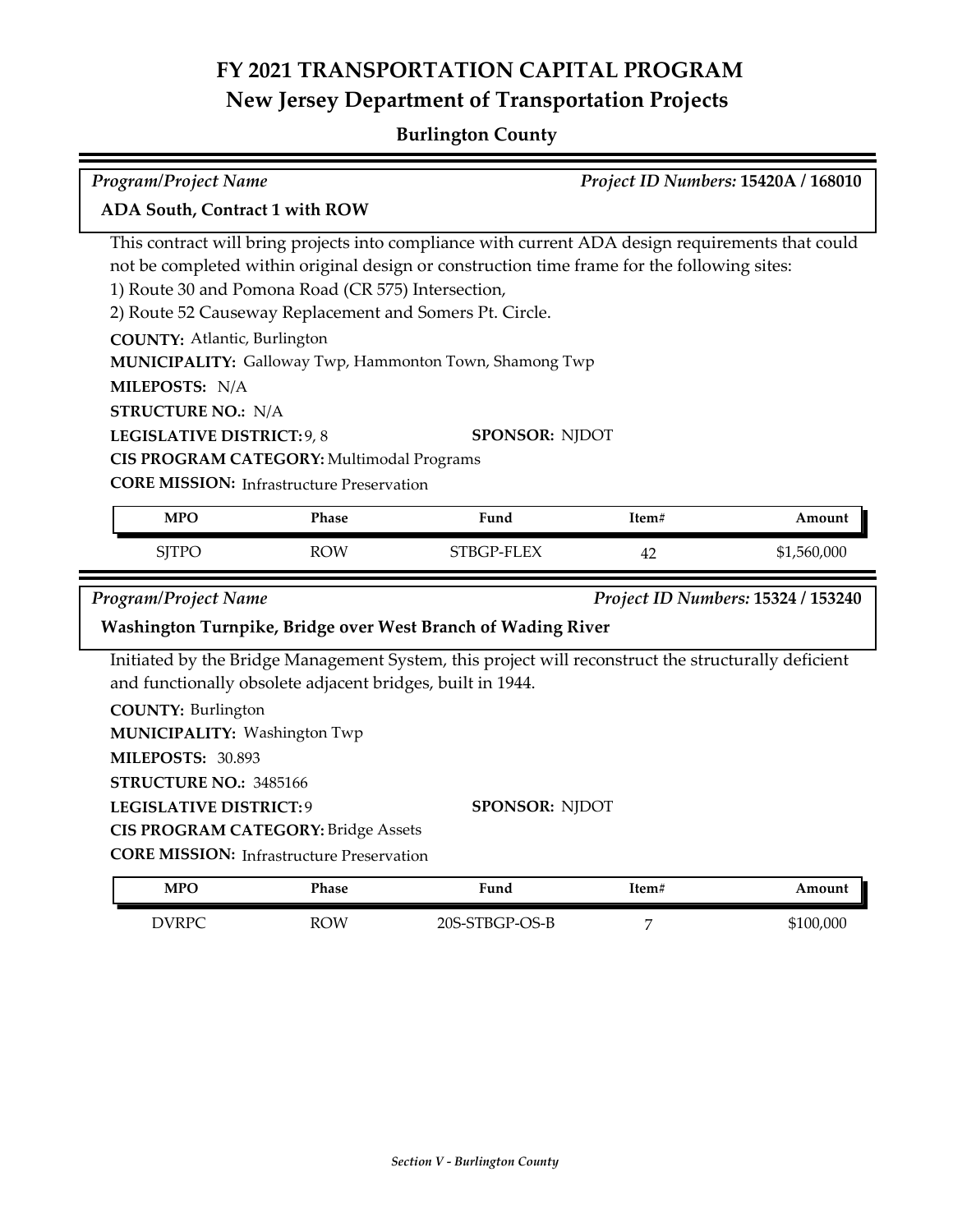## **Burlington County**

| Program/Project Name                                                                            |                                                  |                       | Project ID Numbers: 15321 / 153210 |              |  |
|-------------------------------------------------------------------------------------------------|--------------------------------------------------|-----------------------|------------------------------------|--------------|--|
| Route 70, Bridge over Mount Misery Brook                                                        |                                                  |                       |                                    |              |  |
| Initiated by the Bridge Management System, this project will replace the bridge, built in 1931. |                                                  |                       |                                    |              |  |
| <b>COUNTY: Burlington</b>                                                                       |                                                  |                       |                                    |              |  |
|                                                                                                 | <b>MUNICIPALITY: Pemberton Twp</b>               |                       |                                    |              |  |
| MILEPOSTS: 30.6                                                                                 |                                                  |                       |                                    |              |  |
|                                                                                                 | STRUCTURE NO.: 0311151                           |                       |                                    |              |  |
|                                                                                                 | <b>LEGISLATIVE DISTRICT:8</b>                    | <b>SPONSOR: NJDOT</b> |                                    |              |  |
|                                                                                                 | <b>CIS PROGRAM CATEGORY: Bridge Assets</b>       |                       |                                    |              |  |
|                                                                                                 | <b>CORE MISSION:</b> Infrastructure Preservation |                       |                                    |              |  |
| <b>MPO</b>                                                                                      | <b>Phase</b>                                     | Fund                  | Item#                              | Amount       |  |
| <b>DVRPC</b>                                                                                    | <b>DES</b>                                       | 20S-STATE             | 291                                | \$890,000    |  |
| <b>Program/Project Name</b><br>Project ID Numbers: 15372 / 153720                               |                                                  |                       |                                    |              |  |
| Route 70, Dakota Trail to Riverview Drive (CR 48)                                               |                                                  |                       |                                    |              |  |
| Initiated from the Pavement Management System, this project will resurface within the project   |                                                  |                       |                                    |              |  |
| limits. This project will also include guiderail improvements and ADA compliance ramps.         |                                                  |                       |                                    |              |  |
|                                                                                                 | COUNTY: Burlington, Ocean, Monmouth              |                       |                                    |              |  |
| MUNICIPALITY: Pemberton Twp, Manchester Twp, Brick Twp, Brielle Boro                            |                                                  |                       |                                    |              |  |
| MILEPOSTS: 27.9-58.53                                                                           |                                                  |                       |                                    |              |  |
| <b>STRUCTURE NO.: N/A</b>                                                                       |                                                  |                       |                                    |              |  |
| <b>SPONSOR: NJDOT</b><br>LEGISLATIVE DISTRICT: 8, 10, 30                                        |                                                  |                       |                                    |              |  |
| <b>CIS PROGRAM CATEGORY: Road Assets</b>                                                        |                                                  |                       |                                    |              |  |
| <b>CORE MISSION:</b> Infrastructure Preservation                                                |                                                  |                       |                                    |              |  |
| <b>MPO</b>                                                                                      | Phase                                            | Fund                  | Item#                              | Amount       |  |
| <b>NJTPA</b>                                                                                    | <b>CON</b>                                       | 20S-NHPP              | 34                                 | \$33,700,000 |  |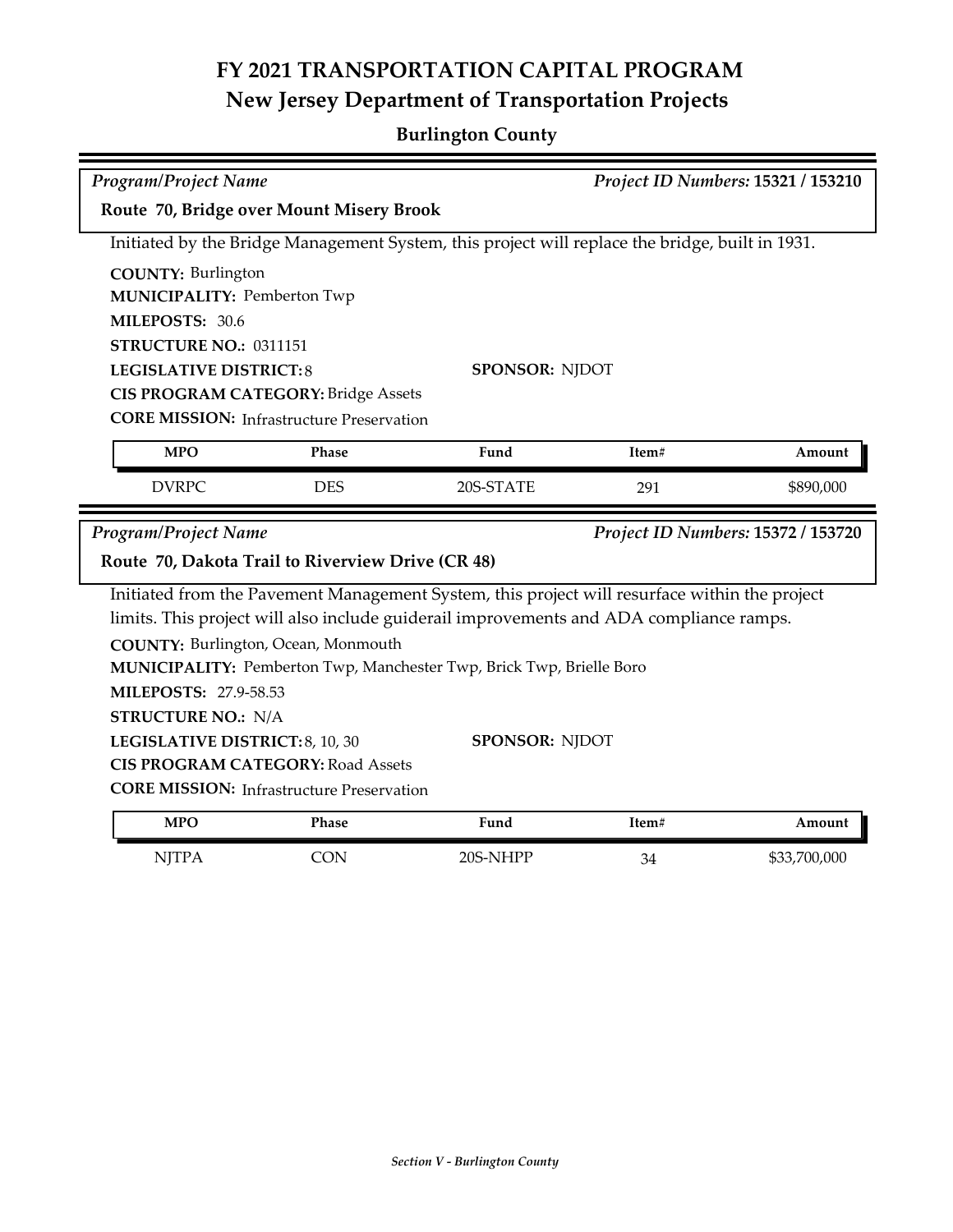#### **Burlington County**

| <b>Program/Project Name</b> | <b>Project ID Numbers: 11338 / 113380</b> |
|-----------------------------|-------------------------------------------|
| _____                       |                                           |

#### **Route 70, Route 38 to Cooper Avenue**

This project consists of milling, resurfacing, reconstructing, and/or rehabilitating the mainline and shoulder pavement in both the Eastbound and Westbound directions. Ramps and cross roads within the project limits are also included. In addition, the existing culvert at Cropwell's Brook is to be replaced. Drainage improvements include the construction of additional inlets and piping, increasing the size of existing piping, installation of underdrains in select areas, and the installation of a tide control check valve.

This project will also include curb replacement, traffic signal replacement and intersection upgrades for ADA compliance, and replacement of substandard guide rail, signing/striping and deteriorated sidewalk. New sidewalk is also proposed where no sidewalk currently exists. ITS facilities, CCTV cameras and the two (2) existing DMS signs will be upgraded, and a new DMS sign is proposed on Route 70 EB in the vicinity of Haddonfield Road. Proposed adaptive traffic signals will be interconnected to the proposed ITS Hub on the eastern side of the Route 73 structure over Route 70.

**COUNTY:** Camden, Burlington

**MUNICIPALITY: Pennsauken Twp, Cherry Hill Twp, Evesham Twp** 

**MILEPOSTS:** 0.00 - 8.8

**STRUCTURE NO.:** 0414150

**LEGISLATIVE DISTRICT:** 6, 8 **SPONSOR:** NJDOT

**CORE MISSION:** Infrastructure Preservation **CIS PROGRAM CATEGORY:** Road Assets

| <b>MPO</b> | Phase | ™und  | Item# | Amount        |
|------------|-------|-------|-------|---------------|
| DVRPC      | ΟN    | STATE | 319   | \$204,550,000 |